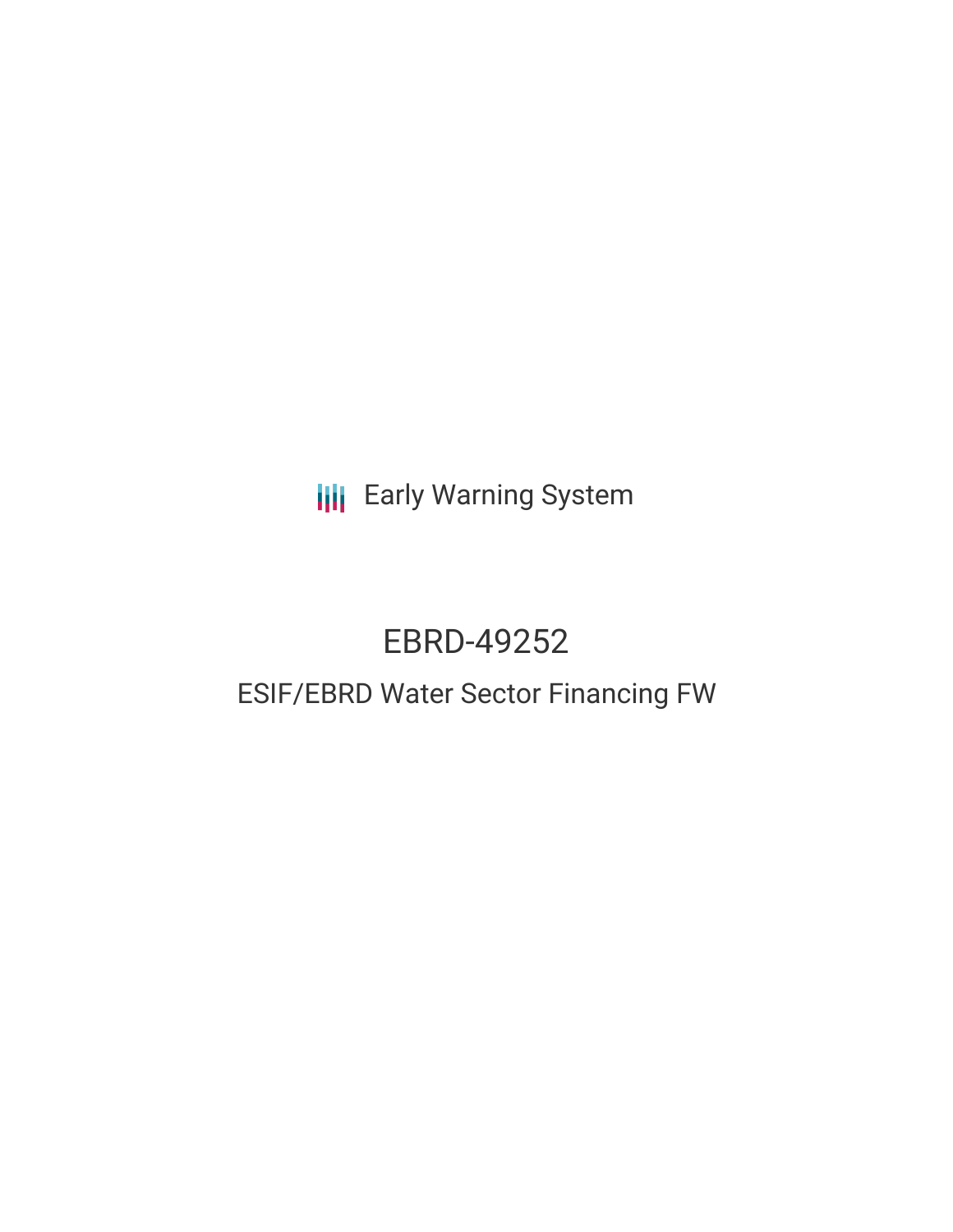### **Quick Facts**

| <b>Countries</b>               | <b>Bulgaria</b>                                                             |
|--------------------------------|-----------------------------------------------------------------------------|
| <b>Financial Institutions</b>  | European Bank for Reconstruction and Development (EBRD)                     |
| <b>Status</b>                  | Proposed                                                                    |
| <b>Bank Risk Rating</b>        |                                                                             |
| <b>Voting Date</b>             | 2018-07-18                                                                  |
| <b>Borrower</b>                | The Fund Manager of Financial Instruments in Bulgaria (FMFIB)               |
| <b>Sectors</b>                 | Climate and Environment, Finance, Law and Government, Technical Cooperation |
| <b>Investment Type(s)</b>      | Guarantee, Loan                                                             |
| <b>Investment Amount (USD)</b> | \$133.26 million                                                            |
| <b>Project Cost (USD)</b>      | \$267.26 million                                                            |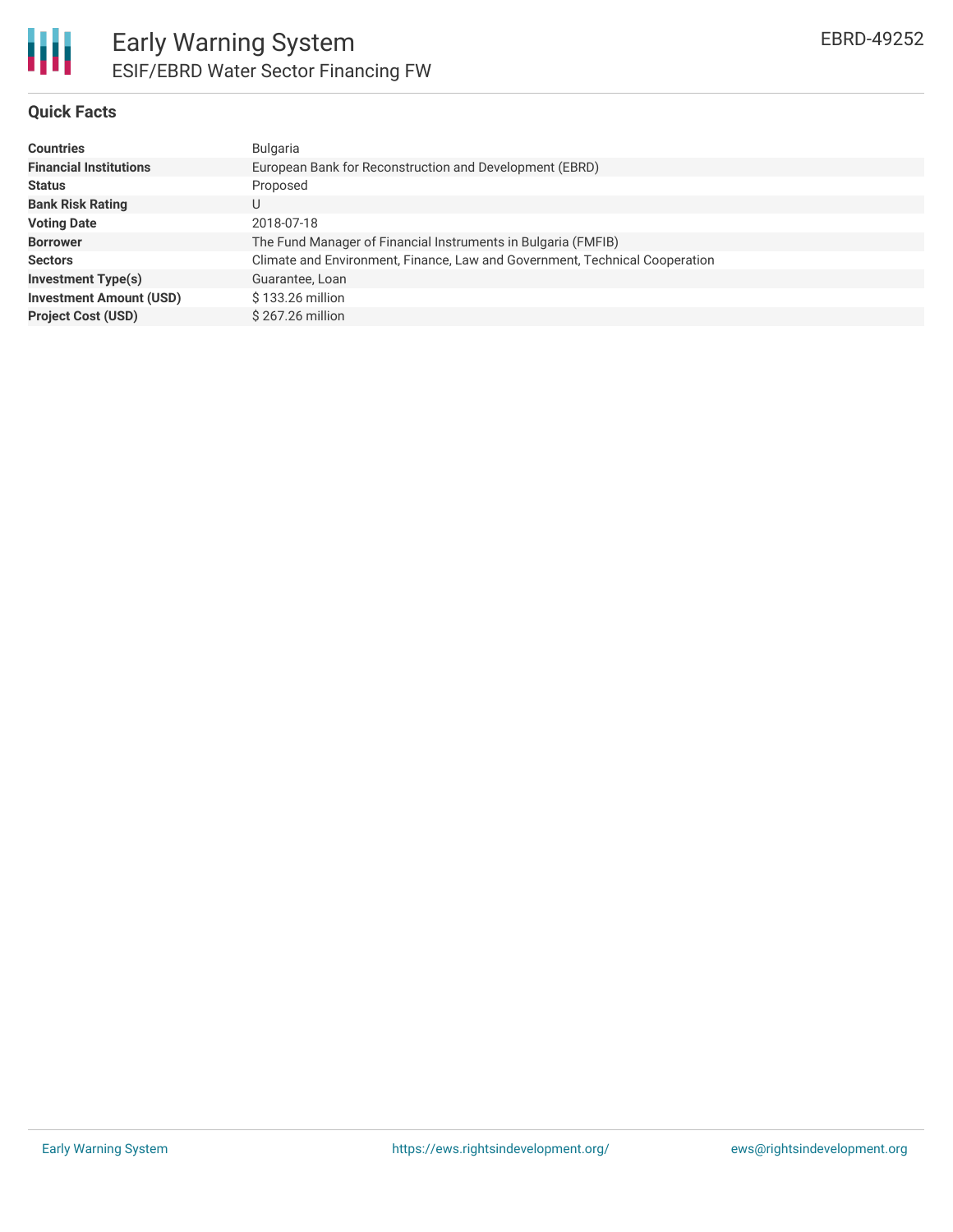# **Project Description**

The Fund Manager of Financial Instruments in Bulgaria (FMFIB) and the EBRD are considering to structure and implement a framework for financing Regional Water Operators (RWOs) in Bulgaria, which will combine financial resources from the European Structural and Investment Funds (ESIF) with the EBRD's own capital resources as well as funds mobilised from other commercial sources (the framework).

The objective of the framework is to address the existing funding gap in the water and wastewater sector in Bulgaria and thus support the country in achieving compliance with the EU's urban wastewater and drinking water directives. The investments are expected result in improved service quality and provide access to sewage and wastewater treatment service to an increased number of Bulgarian households.

The individual sub-projects will benefit from the following technical cooperation:

- Financial and operational improvement programme which will be extended to all RWOs eligible to receive financing under the framework.
- EU state aid expertise to ensure that the EU state aid rules are complied with during the implementation of the framework.
- Lenders' monitor for the benefit of the Bank will monitor the programme's implementation.

In addition, the framework will benefit from an update of the ex-ante assessment for the use of financial instruments in the water and wastewater sector in Bulgaria.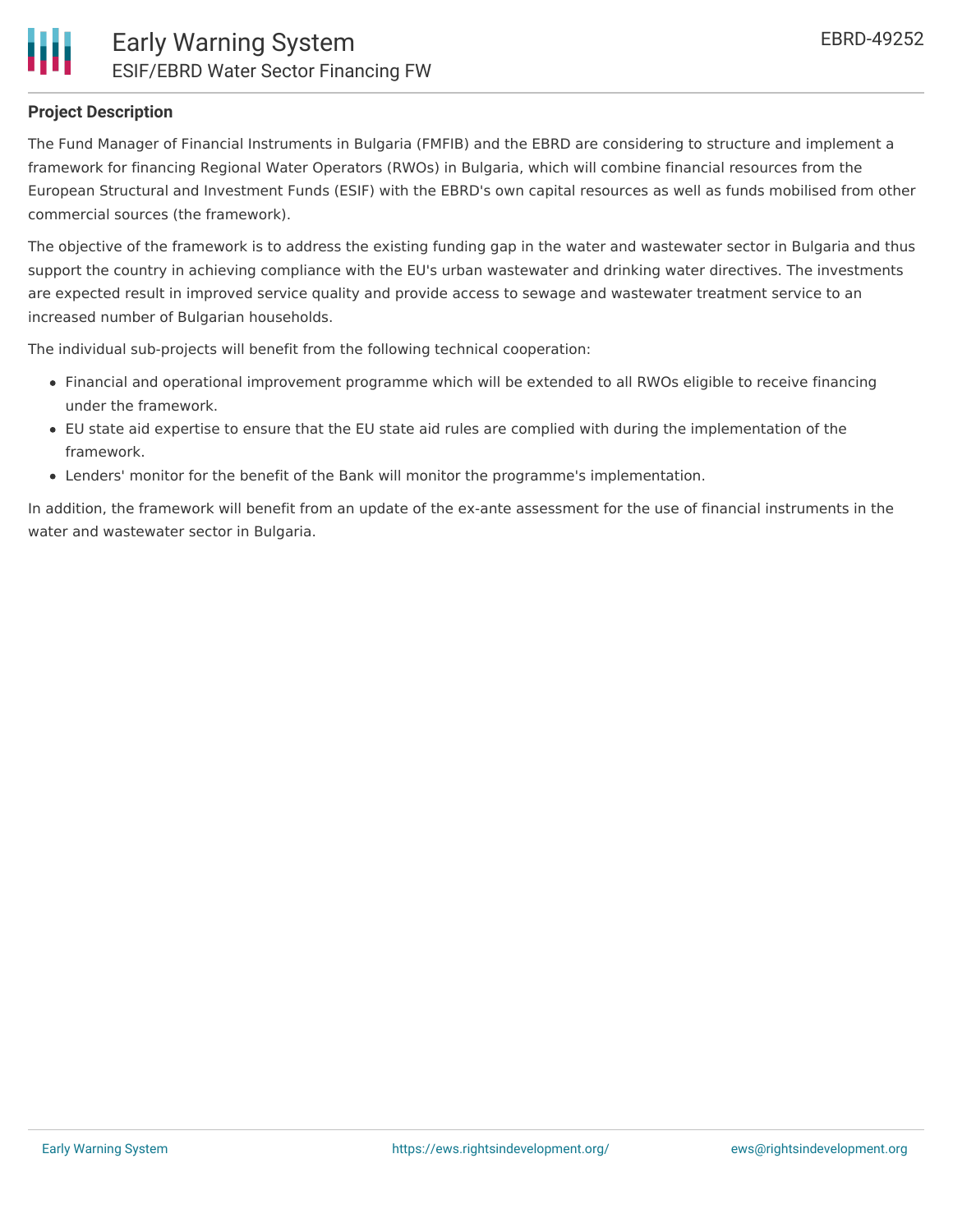## **Investment Description**

European Bank for Reconstruction and Development (EBRD)

The counterpart of the EBRD in such framework is FMFIB, a Bulgarian state-owned entity, which is responsible for channeling the ESI Funds from the Managing Authority to the EBRD. Up to EUR 115 million of EBRD finance with an indicative split between loans and guarantee of EUR 92 million and EUR 23 million, respectively.

The total estimated cost of the investment projects to be financed under the framework is up to EUR 1.2 billion. The majority of the financing will be provided in the form of direct investment grants to the RWOS provided by the Managing Authority of Operational Programme Environment 2014-2020. The EBRD will co-finance the project costs through the framework.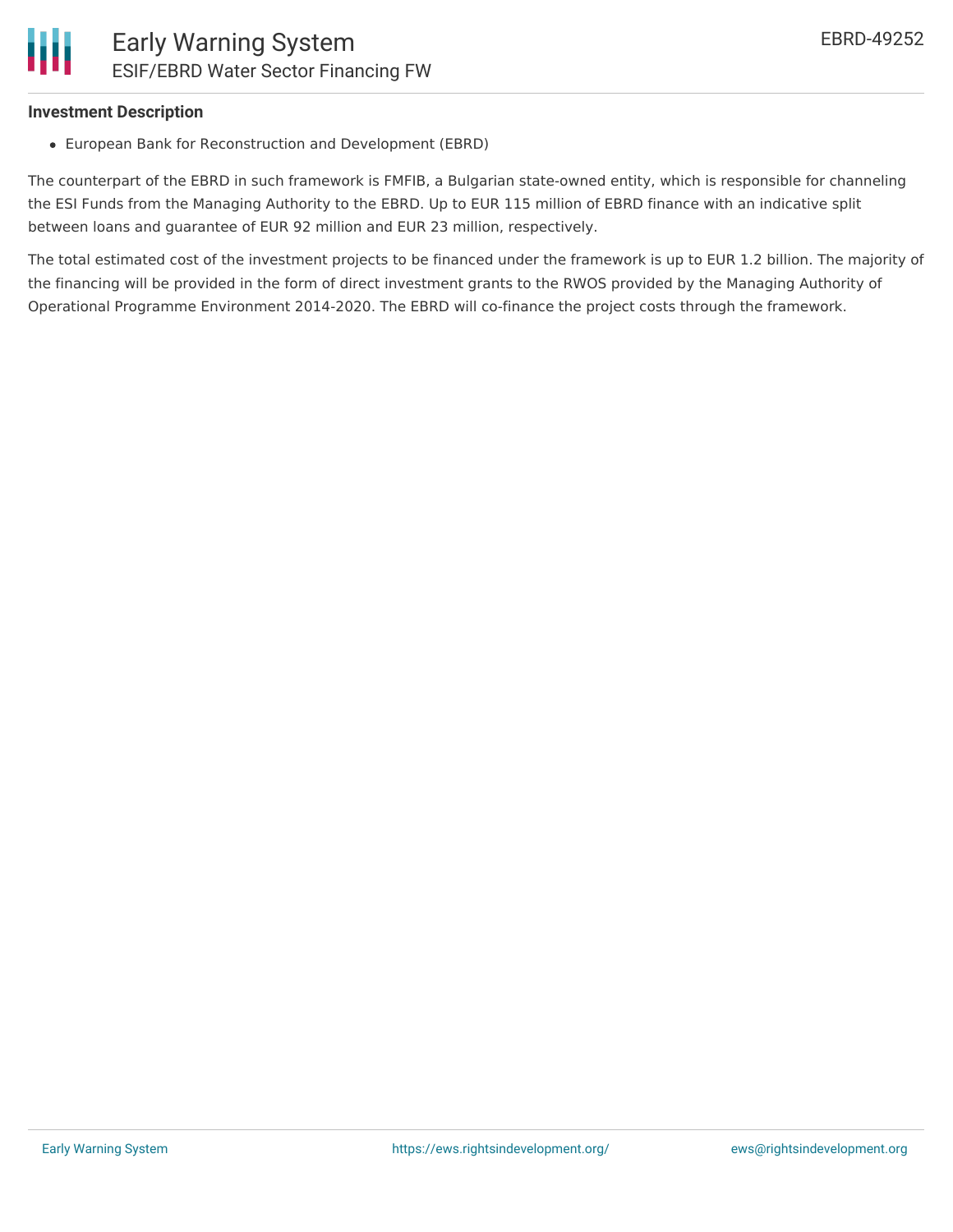

# **Private Actors Description**

FMFIB, a Bulgarian state-owned entity, which is responsible for channelling the ESI Funds from the Managing Authority to the EBRD.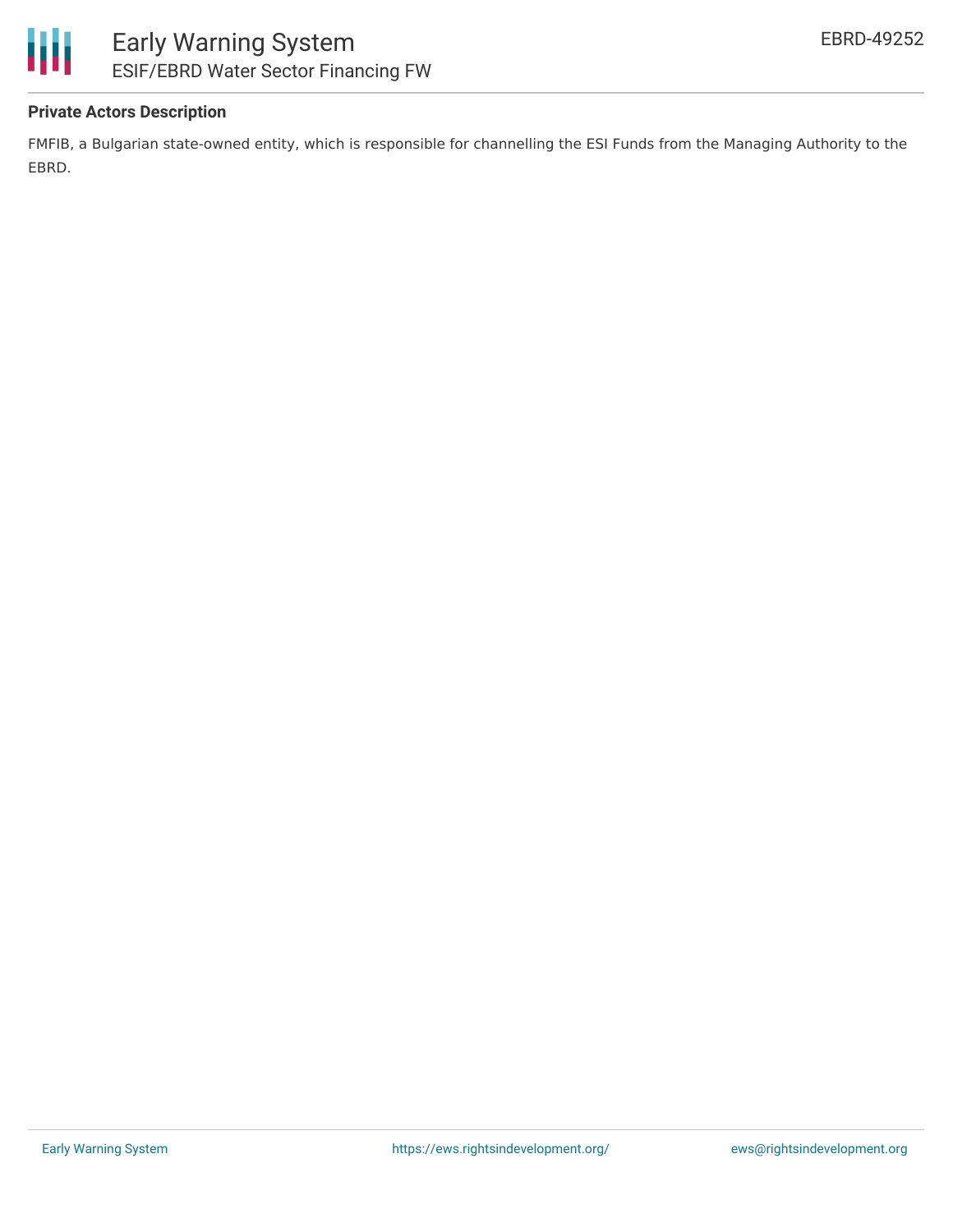

# Early Warning System ESIF/EBRD Water Sector Financing FW

| <b>Private Actor 1</b> | <b>Private Actor</b> Private Actor<br>1 Role | 1 Sector                 |        | <b>Relation</b> Private Actor 2                       | <b>Private Actor</b><br>2 Role | <b>Private Actor</b><br>2 Sector |
|------------------------|----------------------------------------------|--------------------------|--------|-------------------------------------------------------|--------------------------------|----------------------------------|
|                        | $\overline{\phantom{a}}$                     | $\overline{\phantom{0}}$ | $\sim$ | The Fund Manager of Financial Instruments in Bulgaria | Client                         | $\overline{\phantom{a}}$         |